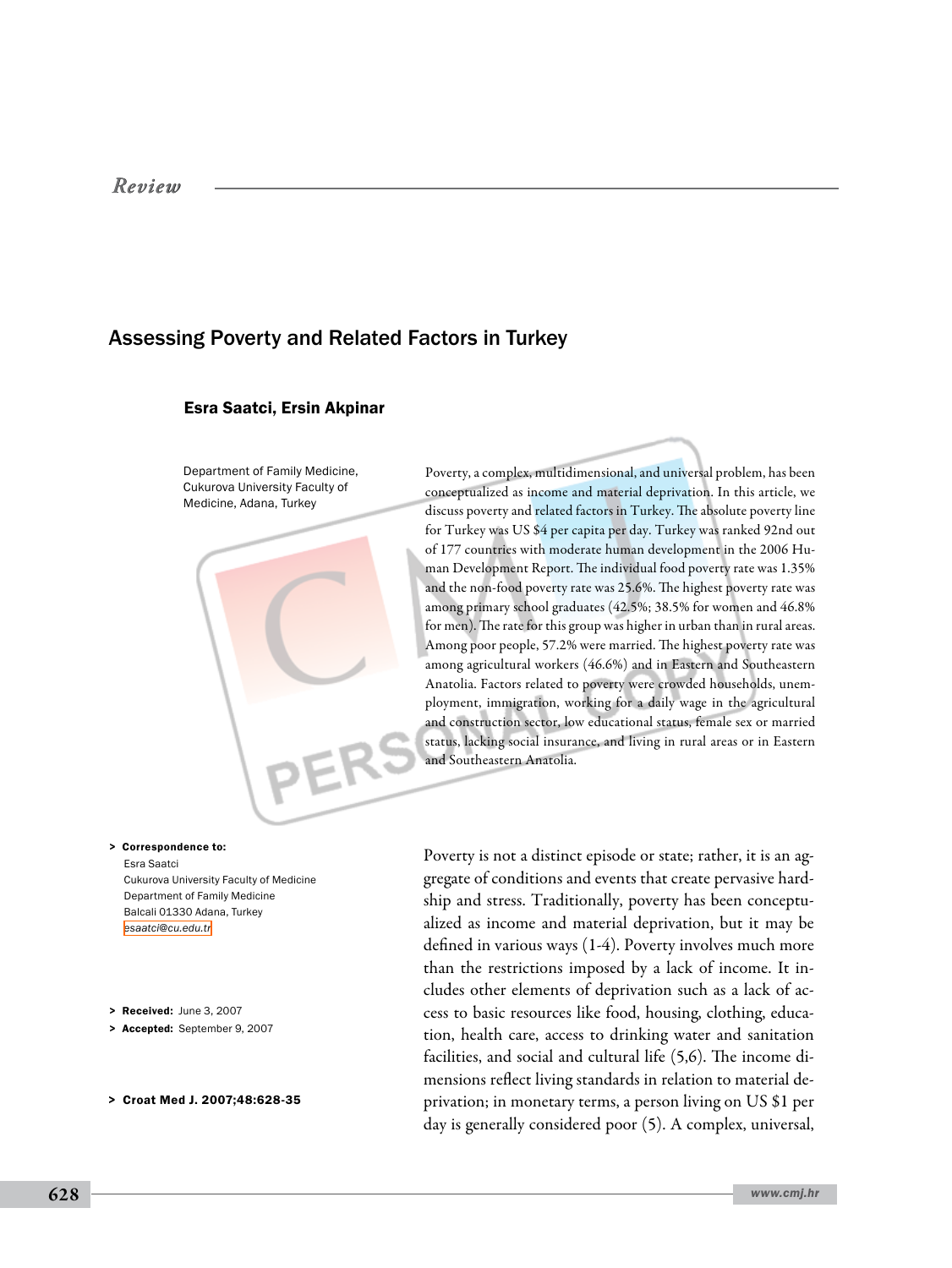multidimensional problem, poverty has both income and non-income dimensions, entailing a lack of the basic capability to lead a full, creative life (3,7). Poverty can be linked to many factors such as race, gender, language, and place of residence, and is related to social, political, and psychological disempowerment (4).

In 1990 the World Bank first reported that there were 1.3 billion poor people out of 6.7 billion people in the world, 70% of them in rural areas (8). The international policy objective is to halve this number by 2030. The ratio between the richest 20% and the poorest 20% in the world, which was 30:1 in 1960, in 1994 reached 78:1 (8). The number of absolute poor is not expected to decline sufficiently by 2010. The absolute poverty line per person per day is US \$4 in Turkey, and US \$14.4 in developed countries (9).

In 2006, Turkey had a gross domestic product (GDP) of US \$302.8 billion and purchasing power parity (PPP) of US \$556.1 billion. GDP per capita was US \$4221, PPP per capita was US \$7753, and the GDP per capita annual growth rate in 1990-2004 was 1.6. Public spending for health in 2002-2004 was 5.4%. Turkey ranked 92nd out of 177 countries according to the 2006 Human Development Report (10).

Food poverty line is an estimate of the expenditure level necessary to purchase a minimum essential number of calories on the basis of a typical diet in a country or a region. This is usually considered a line for extreme poverty since non-food essentials are not included. For the total Turkish population, the individual food poverty rate was 1.35% (0.62% for urban population and 2.36% for rural population), with a US \$96 limit, whereas food and non-food poverty rate was 25.6% (16.57% for urban population and 39.97% for rural population). The relative poverty rate was 14.18% (8.34% for urban population and 23.48% for rural population). For neighboring countries, poverty rates were 20.9% for Greece, 23% for Bulgaria, 7.3% for Iran, 21% for Iraq, 35.8% for Syria, and 21.2% for Georgia (10-24) (Table 1)

According to the World Bank, the poverty rate for Turkey was 20% with US \$2.15 daily limit (25). However, if the daily poverty limit is accepted as US \$4.30, poverty rate will reach 58% of the population. The highest percentage (39%) of people living under US \$2.15 per day was in Southeastern Anatolia (18% in urban areas and 21% in rural areas). Another report of the World Bank stated that 17.2% of urban population in Turkey was in food pov-

| <b>Table 1.</b> Indicators for Turkey compared with the neighboring countries for the year 2006 (10) |                                |        |        |        |        |          |         |         |  |  |
|------------------------------------------------------------------------------------------------------|--------------------------------|--------|--------|--------|--------|----------|---------|---------|--|--|
|                                                                                                      | Country                        |        |        |        |        |          |         |         |  |  |
|                                                                                                      | Turkey                         | Greece | Syria  | Iraq   | Iran   | Bulgaria | Armenia | Georgia |  |  |
| Population (million)                                                                                 | 67.803                         | 10.623 | 16.728 | 23.331 | 66.128 | 7.707    | 3.336   | 4.989   |  |  |
| Life expectancy at birth (years)                                                                     | $70.1* (68.9)$                 | 78.59  | 68.77  | 66.95  | 69.95  | 71.2     | 66.49   | 64.57   |  |  |
| Men, life expectancy at birth (years)                                                                | 69.9                           | 76.03  | 67.63  | 65.92  | 68.61  | 67.72    | 62.12   | 61.04   |  |  |
| Women, life expectancy at birth (years)                                                              | $74.9*$                        | 81.32  | 69.98  | 68.03  | 71.37  | 74.89    | 71.08   | 68.28   |  |  |
| Adult literacy rate (%, age 15 and older)                                                            | $87.4*$                        | 98     | 70.8   | 58     | 72.1   | 99       | 99.8    | 99.9    |  |  |
| Youth literacy rate (ages 15-24)                                                                     | $95.6*$                        | 98     | 95.2   | 41.0   | 86.3   | 99.7     | 99.8    | 89.0    |  |  |
| Infant mortality rate (per 1000)                                                                     | 29* (43 and 16 <sup>t</sup> )  | 6.38   | 33.8   | 60.05  | 29.04  | 14.65    | 41.27   | 52.37   |  |  |
| Under-five mortality rate (per 1000)                                                                 | 37* (57 and 20 <sup>t</sup> )  |        | 32     | 125    | 33     | 17       | 30      | 23      |  |  |
| Maternal mortality rate (per 100 000)                                                                | 49* (130 and 70 <sup>‡</sup> ) | 10     | 180    | 310    | 37     | 27       | 22      | 51      |  |  |
| Chronic malnutrition in under-5 group (%)                                                            | $15*$                          |        |        | 23     | 11     | -        | 4       | 3       |  |  |
| Total fertility rate (%)                                                                             | $2.23*(2.5)$                   | 1.35   | 3.31   | 4.07   | 2.53   | 1.39     | 1.34    | 1.42    |  |  |
| HIV prevalence (%, age 15-49)                                                                        | < 0.2                          | 0.2    |        | -      | 0.2    | < 0.1    | 0.1     | 0.2     |  |  |
| 1-year-olds fully immunized against tuberculosis                                                     | 88                             | 88     | 99     | 93     | 99     | 98       | 94      | 95      |  |  |
| Against measles                                                                                      | 81                             | 88     | 98     | 90     | 94     | 96       | 94      | 92      |  |  |
| Infants with low birth weight                                                                        | 16                             | 8      | 6      | 15     |        | 10       |         |         |  |  |

\*Turkey Demographic and Health Survey 2003.

†For the poorest 20% and richest 20%, respectively. ‡Reported and adjusted, respectively.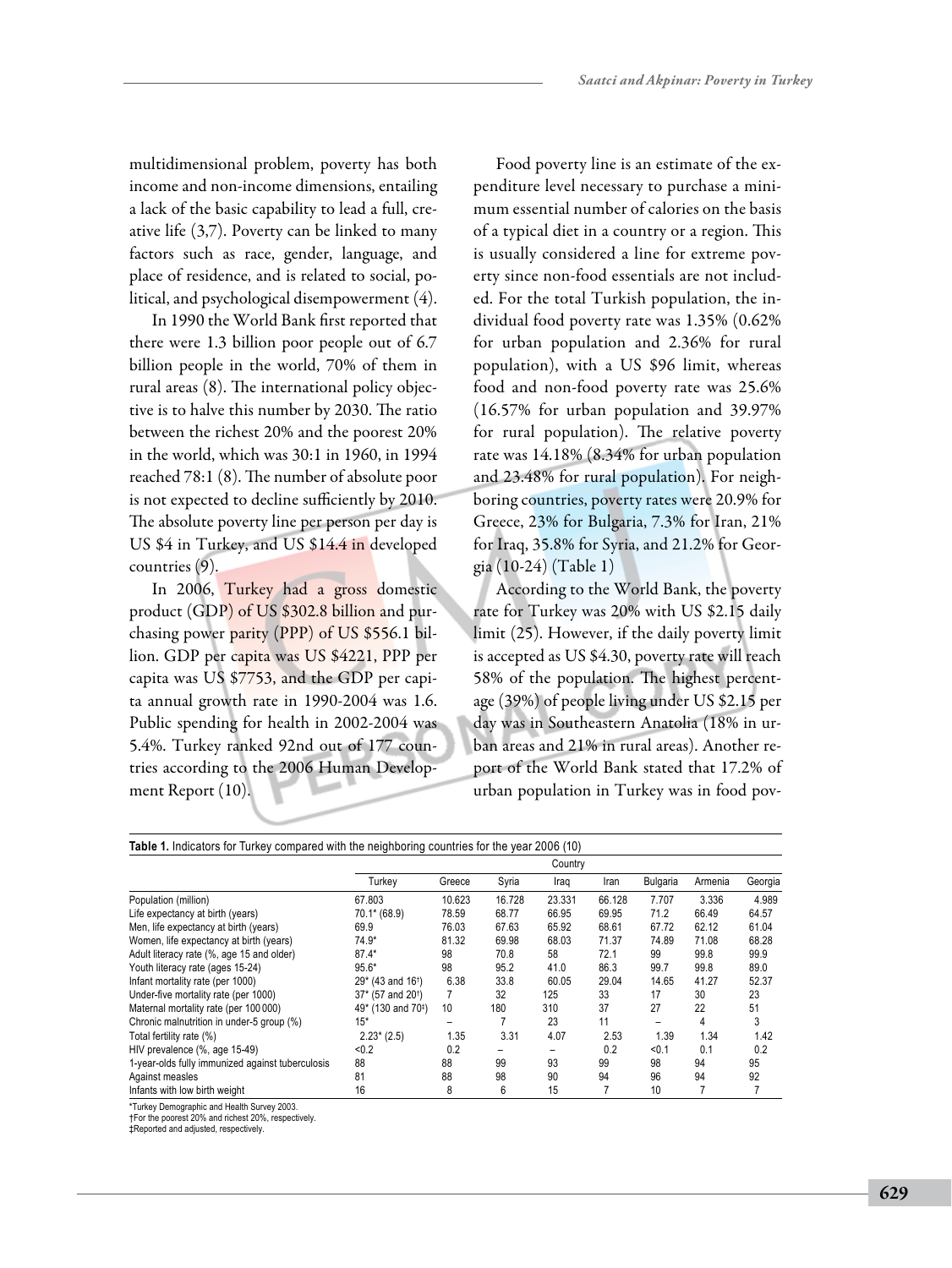erty. Food and non-food poverty rate in urban areas was 56.1% (26).

Different Turkish authors have determined different limits and rates for poverty. Pamuk (27) identified the poverty rate as 14.8% per capita and 14.15% per household. Yardimci (28) found these rates to be 17.25% and 14.5%, respectively. Gursel (29) reported the poverty rate of 14.5% per capita, considering a relative poverty level of US \$1.6 per month.

If the limit is increased from 80 cents to US \$1.1, the poverty rate in Southeastern Anatolia will increase from 24% to 44%. Of people living in the Eastern and Southeastern Anatolia, 15% are poor, and 25% of these are extremely poor. Of total households, 43% were poor and more than 12% did not have adequate nutrition. Poor people require an increase of 30%-50% in their income to overcome poverty (30).

Turkey officially started the struggle against poverty in the 1990s. Five-year development plans had an aim to halve the number of people with incomes less than US \$1 daily by the year 2015 (31). In 2006, Turkey had a gross domestic product (GDP) of US \$302.8 billion

### **Gender and poverty**

Investigation of living strategies of families in squatter areas in Istanbul showed that men were responsible for covering the living expenses and women for the housework (32). Also, in 71% of cases, decisions regarding unexpected family expenses, education, and job selection of children were made by men. A study conducted in the squatter area of Ankara found that women living in poor households were most exposed to the effects of poverty. In addition, the labor force participation rate and educational level of women were determined to be too low. It was also reported that more than a half of the women were working outside their homes on low-skilled and low-wage jobs such as babysitting and housecleaning. Moreover, although women sometimes do not work on jobs which directly bring money, they play an indispensable role in the household by taking care of children and sick or elderly members of the family, as well as by taking part in the consumption arrangement (33). It was also indicated that in households experiencing the most severe poverty, the labor force participation rate of women was lower. In low income neighborhoods, some of the women's burden was alleviated by transferring it to daughters.

Educational level of women was lower than that of men, as well as the illiteracy rate (13.1% for women in general, as opposed to 5.9% for men) (34). These two were closely related with gender roles of women. People living in squatter areas, except in eastern and southeastern regions, mostly wanted their daughters to study far away from home. The reasons why women migrated from rural to urban areas were marriage or husband's job, while men mostly migrated because of searching for a job (34).

# **Education and poverty**

In Turkey, poverty seems to be directly related to low educational status (30). There was 7.83% of school population older than six years who were identified as poor. In the general population, 26.9% of poor people were illiterate, 22.6% had rudimentary reading and writing skills, and 42.4% were primary school graduates (30). There were twice as many women as men who were illiterate in the poor group. In contrast, there were more illiterate men than women among people living in poverty but having rudimentary reading and writing skills. Girls had less chance for education than boys. Poor people in Turkey had lower educational status, were likely to be women,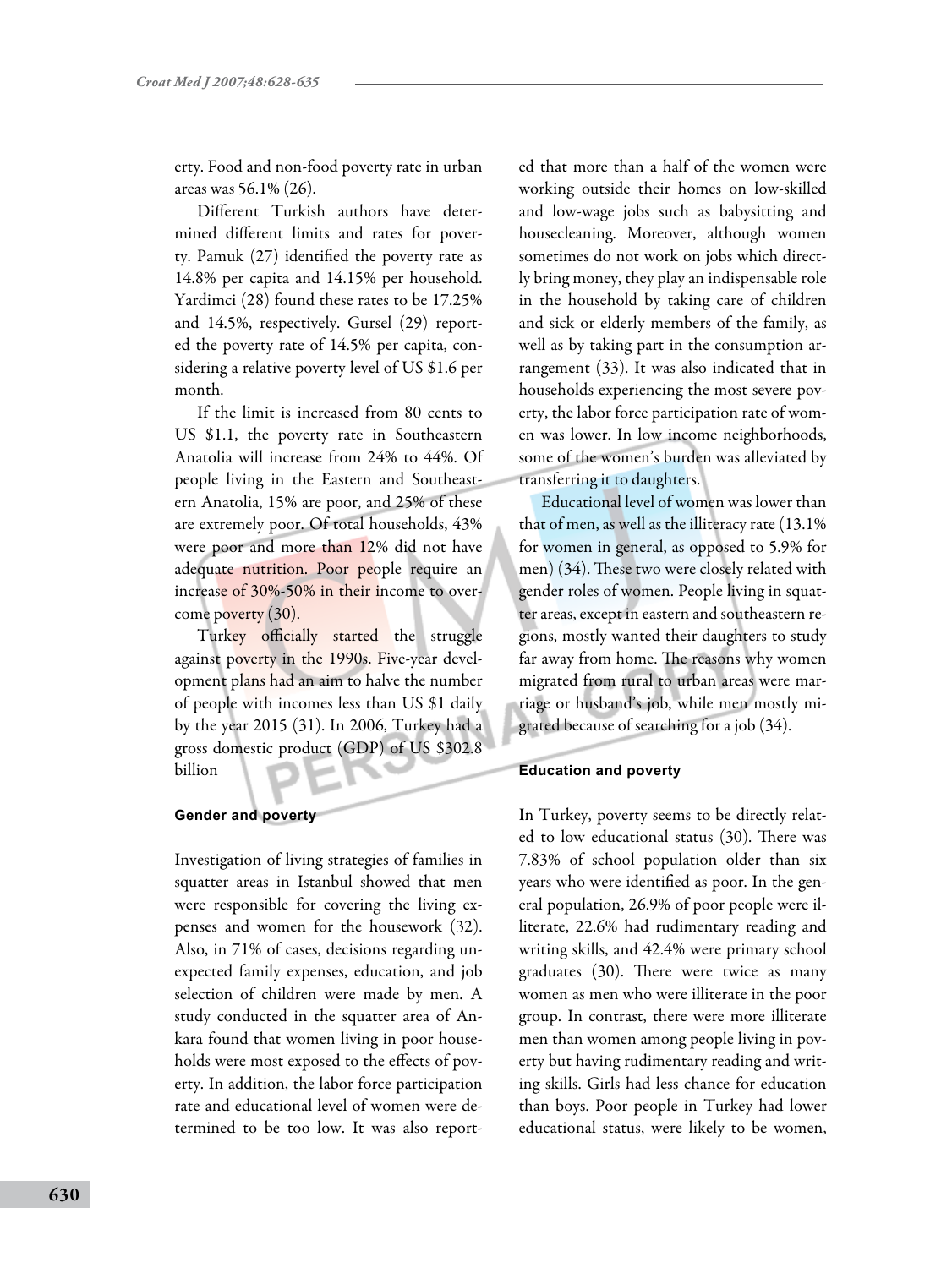lacked social and health insurance, and worked unregistered in the agricultural sector as family workers (30).

## **Marital status and poverty**

The age of first marriage was approximately 18 for women and 22 for men among the poor, and these thresholds increased with the level of education (34). In general population mean age for the first marriage was 22.3 years for women and 26.2 for men in urban areas and 21.7 and 25.2 in rural areas (30). Married people were found to be poorer than single people (30). There was a large percentage of widows (81.9%), divorced women (80.7%), and separated women (78%) among people who lived in poverty. However, widows were better protected against poverty than divorced women in rural areas (30).

#### **Income, occupation, and poverty**

Among the poor in the general population, 18.9% were unemployed and 45.6% were housewives. Of the working poor, 85.1% lived in rural areas working as unpaid family workers. Of people working in the agricultural and forest sectors, 73.5% were poor. The primary occupations for poor people in urban areas were manufacturing (22.7%), construction (20.6%), and trade (19.9%). Economically active but poor people comprised 55.2% of the total population. Of people working in the agricultural sector, 65.6% were poor. Administrative personnel accounted for only 0.2% of those living in poverty The percent of poor people among administrative personnel was 6.57% (30).

#### **Household size and poverty**

Mean household size was 4 persons (3.9 in urban population and 4.5 in rural population), and it increased with poverty (35). As family size increased in rural areas, the number of people working without pay in the family increased (35). Among poor households, 17.3% had three and more children under age 14 (36). In 4 out of 10 poor households, there were fewer than four people, in one-fourth of households there were five, and in one-third, there were more than six people.

### **Rural and urban poverty**

Rural and urban poverty are separate phenomena (3,25). Rural poverty stems mainly from a lack of access to land, human capital, financial assets, and social capital (37). Since 1980, Turkey has lost the characteristics of an agricultural country. Unemployment, seasonal work, and low wages have caused poverty to shift from rural to urban areas and inadequate industrialization caused poverty to intensify in urban areas. However, poverty is still very severe in rural areas. There were 15% of urban men and 13% of urban women who lived in better conditions than rural population (8). In 2003, the unemployment rate in rural areas was 6.5%, and 33.9% of the population worked in the agricultural sector, although this sector makes up only 12.6% of the GDP.

Half of the Turkish population lives in cities with moderate human development. These cities are located in the Central, Black Sea, and the Southeastern Anatolia. Almost 47% of the population lives in the cities with high human development located in Western Anatolia. Only 3% lives in the least-developed Eastern Anatolia cities (Bingol, Bitlis, Hakkari, Agri, Mus, and Sirnak). Only in the Marmara region (northwest of Turkey), all the cities are highly-developed (38). The number of highly developed cities is also quite high (74%) in the Aegean region (west of Turkey). However, this percentage is 40% in the Central Anatolia and 7% in the Black Sea region. None of the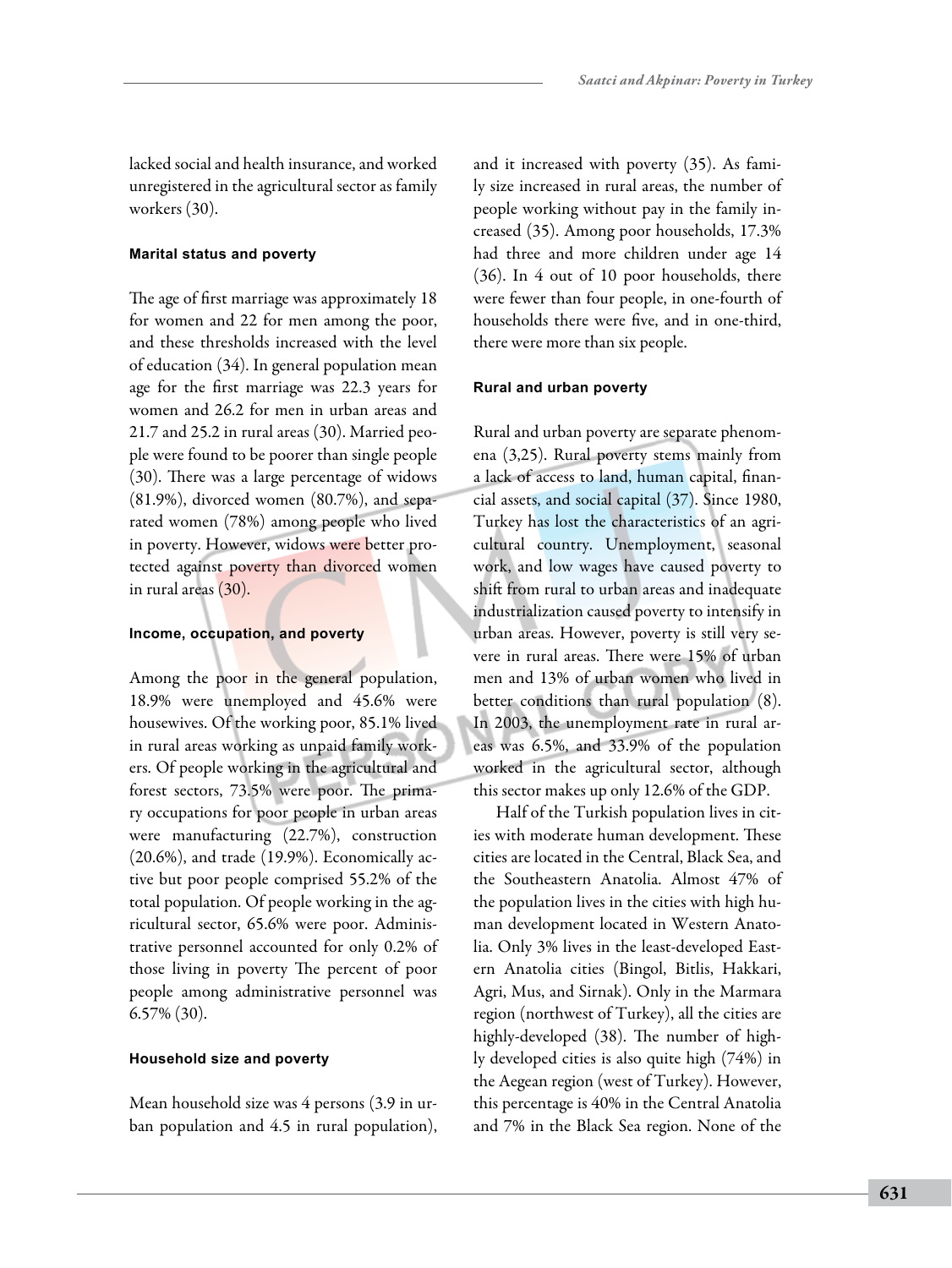cities in the Eastern and Southeastern Anatolia are well-developed (38). Marmara region is characterized by many inequalities. Although the cities in this region are among the most developed, there are still 61.2% of the residents of this area who belong to the poorest 20% of the Turkish population, as opposed to 4.3% who belong to the richest 20%.

Among people living in poverty, 62.9% resided in rural areas and 37.0% in urban areas. The rural poor over 12 years of age made up 73.1% of the total poor (73.1% for women and 73.2% for men). Among those living in poverty, 51.5% in urban areas were women. Poverty rate for those 15 to 64 years old was 48.5% (72.7% for rural areas and 27.3% for urban areas). Rural areas experienced a greater problem with poverty than urban areas, primarily in the Eastern and Southeastern Anatolia (30,31,39,40) (Table 2).

| <b>Table 2.</b> Poverty in different geographical regions of Turkey (%) |       |       |       |       |                                                    |       |  |  |  |  |  |  |
|-------------------------------------------------------------------------|-------|-------|-------|-------|----------------------------------------------------|-------|--|--|--|--|--|--|
|                                                                         |       | Rural | Urban |       | Total                                              |       |  |  |  |  |  |  |
| Region                                                                  |       |       |       |       | household person household person household person |       |  |  |  |  |  |  |
| Aegean-<br>armara (west<br>and northwest)                               | 5.43  | 4.36  | 0.00  | 0.00  | 3.74                                               | 3.01  |  |  |  |  |  |  |
| Mediterranean<br>(south)                                                | 22.27 | 21.03 | 14.36 | 13.00 | 19.80                                              | 18.55 |  |  |  |  |  |  |
| Central Anatolia                                                        | 29.14 | 23.33 | 38.33 | 32.94 | 32.01                                              | 26.30 |  |  |  |  |  |  |
| <b>Black Sea</b><br>(north)                                             | 11.28 | 8.76  | 8.75  | 741   | 10.49                                              | 8.34  |  |  |  |  |  |  |
| Eastern and<br>Southeastern                                             | 31.88 | 42.53 | 38.57 | 46.64 | 33.97                                              | 43.80 |  |  |  |  |  |  |

Regional income disparities show another dimension of income inequality. Aegean and Marmara regions have 39.1% of households but 54.9% of income. The greatest disparity between income and household number was in the Black Sea and Eastern and Southeastern Anatolia regions. The Black Sea region has 12.5% of the total households and 9.0% of the total income. The Eastern and Southeastern Anatolia regions have 18.3% of households and 8.6% of income (41). The disparity can also be observed in expenditures. The mean monthly expenditure was US \$800 for families living in Istanbul (the biggest city in Turkey, located in the Marmara region) in 2004 (42). It was US \$320 for Mardin, Batman, Sirnak, and Siirt (cities in the Eastern and Southeastern Anatolia). There are also disparities within Istanbul city (43). In Istanbul, 29% of income goes to the richest 1% of population (18 000 households). The monthly income of the richest 1% citizens of Istanbul is 322 times higher than that of the poorest 1%. This income is higher the than total income of three developed Turkish cities (Izmir, Ankara, and Bursa) and almost equal to the total income of the Black Sea region. The lowest income group in Istanbul (25% of population) has only 5.9% of the total income. This serious income disparity in the cities deepens poverty, social polarization, and isolation.

#### **Immigration and poverty**

Turkey has problems with both internal and external immigration. External immigration takes place primarily from Iran, Iraq, Bosnia and Herzegovina, and the former Soviet Union, and internal immigration primarily takes place from east and southeast to the western cities of Turkey. Economically induced immigration could increase the rate of people living in poverty in areas with increased number of immigrants. The increase in urban poverty and decrease in rural poverty may also be due to immigration. In fact, when people living in poverty change their residence with no change in income, there will be no increase in the overall poverty, but may be a change in the type and severity of poverty (30). These changes might arise from difficulties with access to employment, accommodations, and schooling in the new place of settlement (30). The squatter areas are transitory places for people who change their status from villagers to citizens and from agricultural workers to employees (30).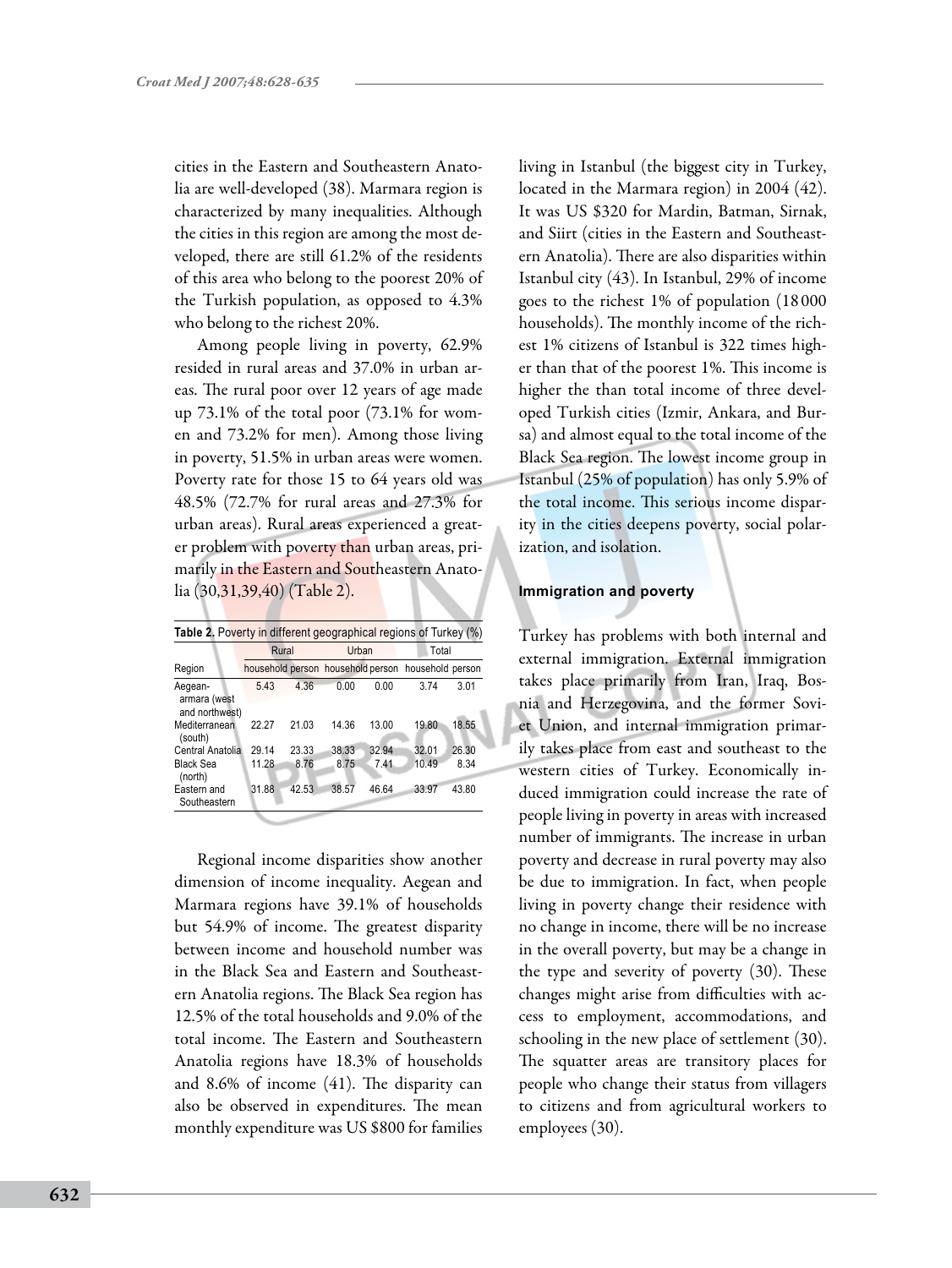# **Health and poverty**

Poverty and illness are intertwined. The relationship between poor health and poverty is well-established (44). In every society, morbidity and mortality are higher among the poor (45). Poverty creates an environment for lessfavorable health outcomes, resulting in higher usage rates and costs in health services delivery systems (45). One of the most important consequences of poverty is the increase in infant and child mortality rates. Poverty and mortality interaction arises from malnutrition, infectious diseases, problems with access to safe water sources and sanitation, crowded households, and negative housing conditions such as smoking and accidents.

In Turkey, 27.7% (5.6 million) children under age 15 live in poverty, with this rate in rural areas being 40.6%. Chronic malnutrition in under-5 age group was 15%; there were 17% of children with low height-for-age among the poorest 20% and 3% among the richest 20% of the population. Among the poor, the rate of children with low weight-for-age was 4% and the rate of children with low birth weight was 16% as opposed to 3% in the richest 20% of the population. In Eastern Anatolia, the prevalence of malnutrition was 25% and of chronic malnutrition in under-5 age group 30%. The rate of births attended by skilled health personnel was 41% among the poorest 20% and 98% among the richest 20%. The rate of women without any antenatal care was 62% in Eastern Anatolia and 13.9% in the more developed Western Anatolia. The contraceptive prevalence rate was 64% for married women aged 15-49, with 21% being in the lowest 20% income level group and 45.5% being in the highest 20% income level group. Tuberculosis prevalence was 45 per 100 000, while smoking prevalence was 18% for adult women and 49% for adult men. Twenty percent of 1-yearolds were fully immunized among the poorest

20% and 53% among the richest 20%. Among children, 17% among the poorest 20% and 3% among the richest 20% were underheight for age  $(10)$ .

A study in Diyarbakir showed that 80% of children had no access to health care because of economical constraints (46). The percentage of the population with social security in Eastern Anatolia and among squatters in large cities (such as Istanbul, Ankara and Izmir) is less than 50%, although approximately 85% of the Turkish population has social and health insurance.

Turkey, along with Mexico, is among 14 countries with the same income that allocates least to health (47).

The data presented in this review show that people in Turkey who are defined as poor are more likely to have a lower educational status, to be unemployed, to have several children, and to live in Eastern or Southeastern Anatolia. Rural poverty is related to geographic and socioeconomic conditions. The geographic conditions such as high altitudes, rough climate, and unfruitful soil are hard to change and make improvement difficult in Eastern or Southeastern Anatolia. However, the Southeastern Anatolian Project (GAP) is taking the challenge. It is a multi-sectoral and integrated regional developmental project based on the concept of sustainable development. Its basic aim is to eliminate regional development disparities by raising people's income level and standard of living, and to contribute to national development targets such as social stability and economic growth by enhancing the productive and employment generating capacity of the rural sector. The project area covers 75 000 km2 and 9 provinces in the Euphrates (Firat)-Tigris (Dicle) basins and Upper Mesopotamia plains (Adiyaman, Batman, Diyarbakir, Gaziantep, Kilis, Mardin, Siirt, Sanliurfa, and Sirnak). The GAP region has a share of about 10% in both the total population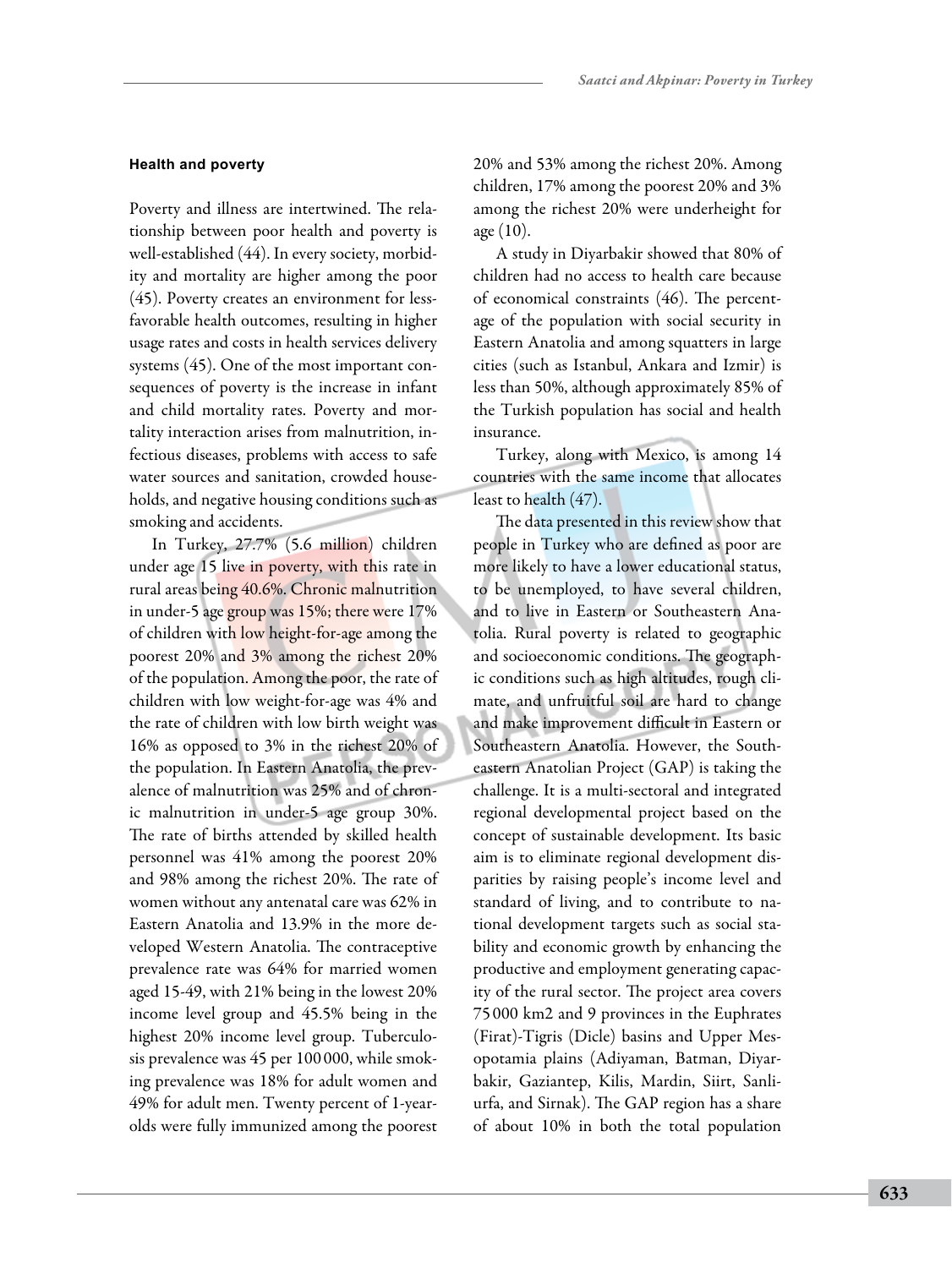and geographical area of Turkey. Around 20% of the total irrigable land in the country is in this region, and the region represents 28% of Turkey's total hydraulic potential. The original initiative emerged from irrigation and hydroelectric energy production projects on the Euphrates and Tigris rivers. This program covers the sectors of irrigation, hydraulic energy production, agriculture, urban and rural infrastructure, forestry, education, and health. Its water resources program envisages the construction of 22 dams and 19 power plants and irrigation schemes on an area extending over 1.7 million hectares. The total cost of the project is US \$32 billion (48).

For the socioeconomic barriers, the best solution is the improvement of "services." The main economic activity in Eastern and Southeastern Anatolia is agriculture and stock-raising. Increased debts are a burden that causes limitations in the provision of essential services. Today, Turkey is 111 times richer than it was in 1923, 14 times more so than in 1960, and 3.5 times richer than it was in 1980, yet there is more concern about poverty (47).

Several national studies stated that crowded households, unemployment, immigration, working for a daily wage in the agricultural and construction sectors, low educational status, being female, being married, lacking social insurance coverage, and living in rural areas or in the Eastern or Southeastern Anatolia were poverty related factors. Future research will expand our knowledge about people in poverty (49). An intensive and committed research agenda can indeed be the critical first step in understanding the phenomenon and in informing anti-poverty strategies (50). The reduction and eventual eradication of poverty require major transformations within countries and between countries due to the unequal economic, social, and political relationships in the global system (51). Global trends should be observed, and new threats to human health

should be forecasted. Each country should have proper health policies (52).

#### **References**

- Young A. Poverty, hunger and population policy: linking Cairo with Johannesburg. Geogr J. 2005;171:83-95.
- 2 Bowen GA. The challenges of poverty and social welfare in the Caribbean. Int J Soc Welf. 2007;16:150-8.
- 3 Underlid K. Poverty and experiences of insecurity. A qualitative interview study of 25 long-standing recipients of social security. Journal of Social Welfare. 2007;16:65-74.
- 4 United Nations Development Programme 2004. Human development report 2004 – cultural liberty in today's diverse world. New York: Oxford University Press; 2004. Available from: *[http://hdr.undp.org/reports/global/2004/](http://hdr.undp.org/reports/global/2004/?CFID=5998135&CFTOKEN=38c4381890438e2e-7A4985D3-1321-0B50-3530CABB95C75D2F&jsessionid=e63052a4ccb03b15177b) [?CFID=5998135&CFTOKEN=38c4381890438e2e-](http://hdr.undp.org/reports/global/2004/?CFID=5998135&CFTOKEN=38c4381890438e2e-7A4985D3-1321-0B50-3530CABB95C75D2F&jsessionid=e63052a4ccb03b15177b)[7A4985D3-1321-0B50-3530CABB95C75D2F&jsessionid=](http://hdr.undp.org/reports/global/2004/?CFID=5998135&CFTOKEN=38c4381890438e2e-7A4985D3-1321-0B50-3530CABB95C75D2F&jsessionid=e63052a4ccb03b15177b) [e63052a4ccb03b15177b.](http://hdr.undp.org/reports/global/2004/?CFID=5998135&CFTOKEN=38c4381890438e2e-7A4985D3-1321-0B50-3530CABB95C75D2F&jsessionid=e63052a4ccb03b15177b)* Accessed: September 10, 2007.
- 5 World Bank. The world development report 2004: making services work for poor people. Available from: *[http://www.](http://www.worldbank.org/html/extpb/2004/) [worldbank.org/html/extpb/2004/.](http://www.worldbank.org/html/extpb/2004/)* Accessed: September 10, 2007.
- 6 United Nations Development Programme 1997. Available from: *[http://hdr.undp.org/reports/global/1997/en/.](http://hdr.undp.org/reports/global/1997/en/)* Accessed: September 10, 2007. 7 Bowen GA. Community capacity for social development: examining social fund projects in Latin America and the Caribbean. Soc Dev Issues. 2004;26:71-89.
- World Bank annual report 1990. Available from: *[h t t p : / / w e b . w o r l d b a n k . o r g / W B S I T E / E X T E R](http://web.worldbank.org/WBSITE/EXTERNAL/EXTABOUTUS/EXTARCHIVES/ 0,contentMDK:21105406~pagePK:36726~piPK:437378~theSitePK:29506,00.html) [N A L / E X T A B O U T U S / E X T A R C H I V E S /](http://web.worldbank.org/WBSITE/EXTERNAL/EXTABOUTUS/EXTARCHIVES/ 0,contentMDK:21105406~pagePK:36726~piPK:437378~theSitePK:29506,00.html) [0,contentMDK:21105406~pagePK:36726~piPK:437378~t](http://web.worldbank.org/WBSITE/EXTERNAL/EXTABOUTUS/EXTARCHIVES/ 0,contentMDK:21105406~pagePK:36726~piPK:437378~theSitePK:29506,00.html) [heSitePK:29506,00.html](http://web.worldbank.org/WBSITE/EXTERNAL/EXTABOUTUS/EXTARCHIVES/ 0,contentMDK:21105406~pagePK:36726~piPK:437378~theSitePK:29506,00.html)*. Accessed: September 10, 2007.
- 9 Duclos JY, Sahn DE, Younger SD. Robust multidimensional poverty comparisons. Econ J. 2006;116:943-68.
- 10 The 2006 human development report. Available from: *[http://](http://hdr.undp.org/hdr2006/) [hdr.undp.org/hdr2006/](http://hdr.undp.org/hdr2006/)*. Accessed: September 11, 2007.
- 11 Kikilias E, Gazon E. Regional aspects of poverty in Greece. Social Cohesion Bulletin 2005;1:1-19. Available from: *<http://www.ekke.gr/files/Bulletin.pdf>*. Accessed: September 11, 2007.
- 12 UNICEF. At a glance: Greece statistics. Available from: *[http://www.unicef.org/infobycountry/greece\\_statistics.html](http://www.unicef.org/infobycountry/greece_statistics.html)*. Accessed: September 11, 2007.
- 13 UNICEF. At a glance: Syrian Arab Republic-Statistics. Available from: *[http://www.unicef.org/infobycountry/syria\\_](http://www.unicef.org/infobycountry/syria_statistics.html) [statistics.html.](http://www.unicef.org/infobycountry/syria_statistics.html)* Accessed: September 11, 2007.
- 14 El Laithy H, Abu-Ismail K. Poverty in Syria: 1996-2004. New York: United Nations Development Programme; 2005.
- 15 UNICEF. At a glance: Iraq Statistics. Available from: *[http://](http://www.unicef.org/infobycountry/iraq_statistics.html) [www.unicef.org/infobycountry/iraq\\_statistics.html.](http://www.unicef.org/infobycountry/iraq_statistics.html)* Accessed: September 11, 2007.
- 16 El-Guindi T, Al Mahdy H, McHarris J. The extent and geographic distribution of chronic poverty in Iraq's Center/ South Region. United Nations World Food Programme. May 2003. Available from: *[http://www.eldis.org/go/display/](http://www.eldis.org/go/display/?id=13511&type=Document) [?id=13511&type=Document.](http://www.eldis.org/go/display/?id=13511&type=Document)* Accessed: September 11, 2007.
- 17 UNICEF. At a glance: Iran (Islamic Republic of) statistics. Available from: *[http://www.unicef.org/infobycountry/iran\\_](http://www.unicef.org/infobycountry/iran_statistics.html) [statistics.html](http://www.unicef.org/infobycountry/iran_statistics.html)*. Accessed: September 11, 2007.